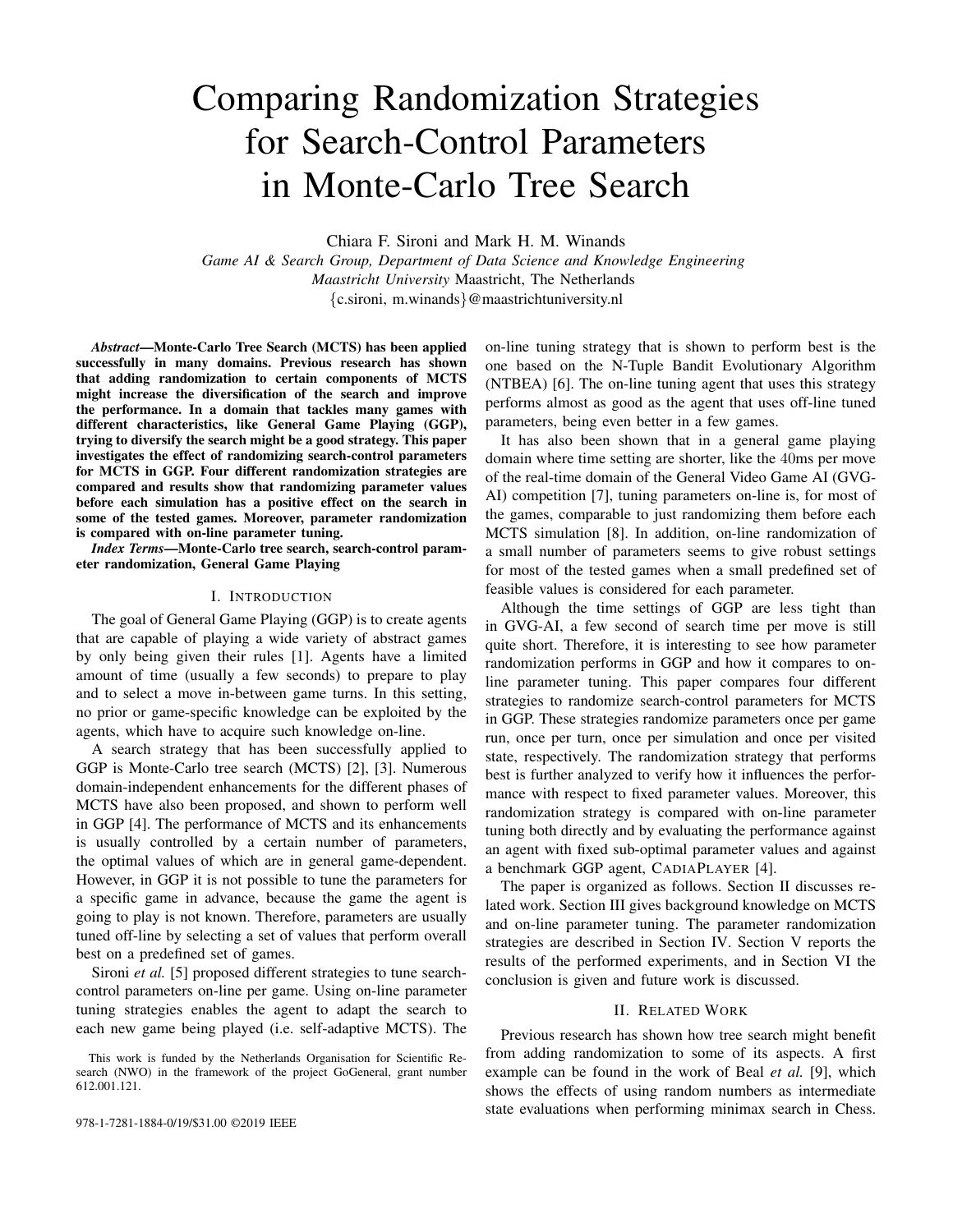An agent using only random evaluations for intermediate states is shown to outperform the same agent that uses 0 as heuristic instead. Adding a random term to existing heuristic functions is shown to be beneficial as well. This effect is explained by considering that random evaluations are able to capture some aspects of the structure of the tree.

Bošanský *et al.* [10] proposed the use of a random tiebreaking rule when MCTS has to select among multiple actions of a player that have the same UCT value. They test an UCT agent that, for each role, selects an action randomly among those that have the UCT value within a predefined small offset from the highest UCT value. Results on a set of simultaneous move games show that this agent converges to a better approximation of the optimal strategy with respect to the agent that uses a deterministic tie-breaking rule.

Chen [11] proposed two randomization techniques for MCTS in the game of Go. The first technique consists in randomizing a set of parameters that control the selection phase. During a simulation, each of these parameters is randomized in a predefined range of values before selecting a move in each of the visited tree nodes. The second technique is used to add randomization to the play-out phase of MCTS by hierarchically randomizing the order of a set of predefined move generators before selecting a move in each state visited during the play-out. His results show that these randomization techniques improve the performance of the MCTS agent for different search budgets and sizes of the Go board.

# III. BACKGROUND

This section provides background on MCTS and on on-line tuning of search-control parameters for MCTS.

## *A. Monte-Carlo Tree Search*

MCTS [2], [3] is a simulation based-search strategy that incrementally builds a tree representation of the state space of a game. It performs game simulations by repeating the following four phases until a search budget expires:

Selection: the tree built so far is traversed until a node that has not been fully expanded is reached. A node is fully expanded when all its successor nodes have been added to the tree. A *selection strategy* is used in each visited node to select the next move to visit.

Expansion: one or more nodes are added to the tree.

Play-out: starting from a node that was added to the tree during expansion, the game is simulated until a terminal state or a fixed depth is reached. A *play-out strategy* is used in each state to select which move to visit.

Backpropagation: the game result obtained at the end of the simulation is propagated back through all the visited tree nodes, and used to update statistics about the moves.

When the search budget expires, MCTS returns one of the moves in the root node to be played in the real game.

The standard MCTS selection strategy is UCT [2] (Upper Confidence bounds applied to Trees). Given a state s, UCT

chooses the action  $a^*$  for a player using the UCB1 sampling strategy [12] as follows:

$$
a^* = \underset{a \in A(s)}{\operatorname{argmax}} \left\{ Q(s, a) + C \times \sqrt{\frac{\ln N(s)}{N(s, a)}} \right\} .
$$
 (1)

 $A(s)$  is the set of legal moves in s,  $Q(s, a)$  is the average result of all simulations in which move a has been selected in s,  $N(s)$  is the number of times state s has been visited during the search and  $N(s, a)$  is the number of times move a has been selected whenever state s was visited. The C constant is used to control the balance between exploitation of good moves and exploration of less visited ones.

Other successful selection strategies are the Rapid Action Value Estimation strategy [13], and its generalization, GRAVE [14]. GRAVE selects a move using the UCB1 formula (Eq. 1), where the term  $Q(s, a)$  is substituted by the following quantity:

$$
\beta(s) \times Q(s, a) + (1 - \beta(s)) \times AMAF(s', a) , \qquad (2)
$$

with

$$
\beta(s) = \sqrt{\frac{K}{3 \times N(s) + K}} \tag{3}
$$

Here,  $AMAF(s', a)$  is the average result of all the simulations in which move  $a$  was selected at any moment after  $s'$  was visited, and  $s'$  is the ancestor of  $s$  that has been visited at least Ref times. Ref is a threshold that specifies the minimum number of visits that a state should have for its AMAF statistics to be considered reliable. The *equivalence parameter*  $K$  specifies the number of simulations for which the two move estimates (i.e.  $Q(s, a)$  and  $AMAF(s', a)$ ) are weighted equal.

A successful play-out strategy is the Move Average Sampling Technique (MAST) [4]. During the play-out, MAST selects a random move with probability  $\epsilon$ , and the move with highest  $Q(a)$  with probability  $(1 - \epsilon)$ .  $Q(a)$  is the average result obtained by all the simulations in which move  $a$  was played at any point in the game.

## *B. On-line Parameter Tuning*

To implement on-line parameter tuning the standard MCTS iteration is modified by adding two extra phases, therefore the search for each MCTS simulation is performed as follows:

- For each role in the game, for each parameter that is being tuned, an *allocation strategy* chooses a value in the predefined finite set of feasible values for the parameter.
- The standard MCTS phases are performed (selection, expansion, play-out and backpropagation), controlled by the parameter values chosen in the previous phase.
- The result obtained by the simulation is used to update statistics about the parameter values that were used to control the search during such simulation.

Different allocation strategies have been proposed for the first phase [5], [15]. In this paper, the one that seemed to perform best, the one based on the N-Tuple Bandit Evolutionary Algorithm (NTBEA) [6], is considered to compare on-line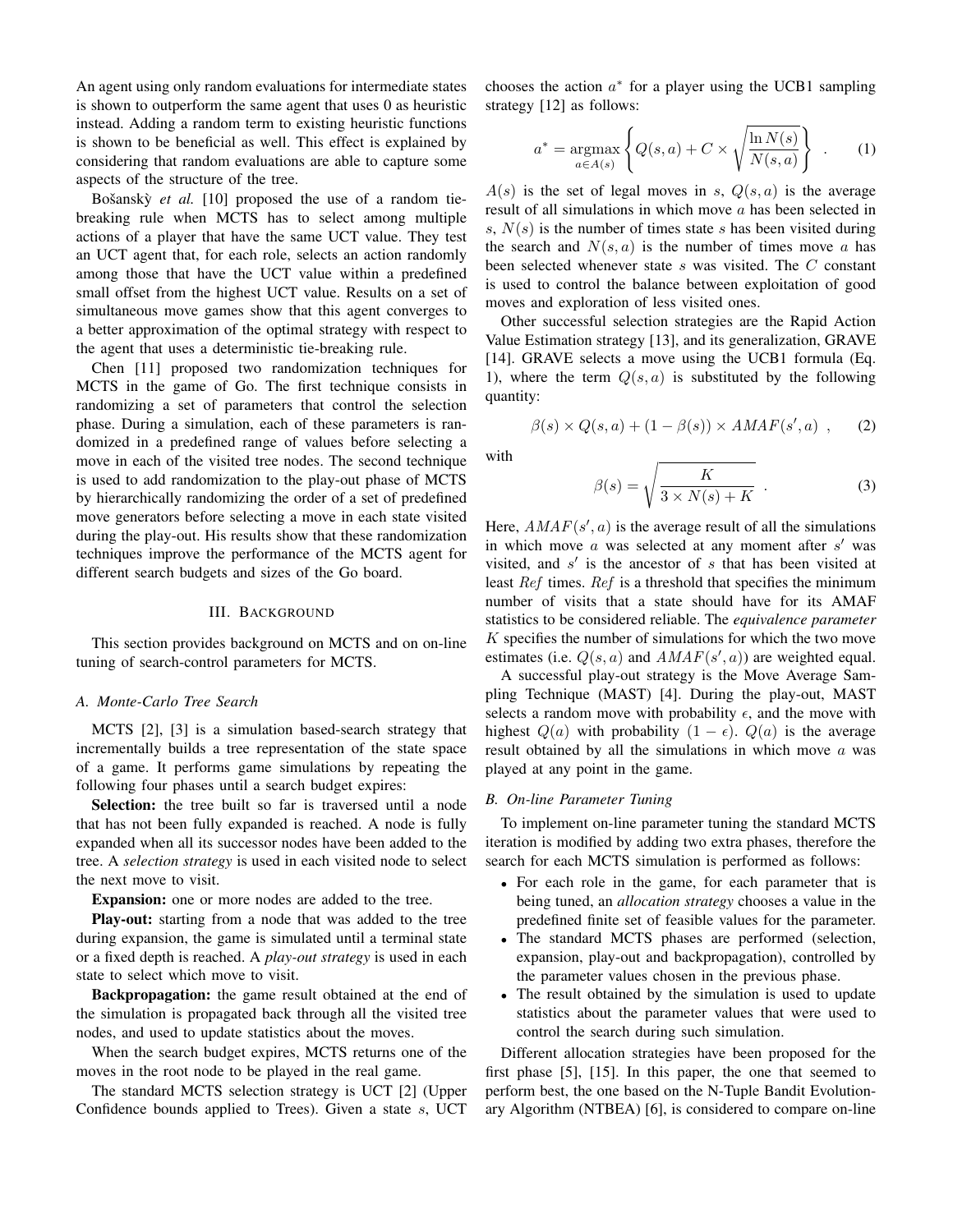TABLE I

PARAMETERS CONSIDERED IN THE EXPERIMENTS WITH THEIR DESCRIPTION, DEFAULT VALUE, SUB-OPTIMAL VALUE AND SETS OF FEASIBLE VALUES

| Param.           | Description                                                                                                                                         | Default<br>value | Sub-opt.<br>value | Set of feasible values                                    |
|------------------|-----------------------------------------------------------------------------------------------------------------------------------------------------|------------------|-------------------|-----------------------------------------------------------|
| $\overline{C}$   | Exploration constant for the UCT selection                                                                                                          | 0.2              | 0.9               | $\{0.1, 0.2, 0.3, 0.4, 0.5, 0.6, 0.7, 0.8, 0.9\}$         |
| $\epsilon$       | Probability of selecting a random action with MAST                                                                                                  | 0.4              |                   | $\{0, 0.1, 0.2, 0.3, 0.4, 0.5, 0.6, 0.7, 0.8, 0.9, 1.0\}$ |
| K                | Equivalence parameter of GRAVE                                                                                                                      | 250              | $\infty$          | $\{0, 10, 50, 100, 250, 500, 750, 1000, 2000, \infty\}$   |
| $\overline{Ref}$ | Visit threshold used by GRAVE                                                                                                                       | 50               | $\infty$          | $\{0, 50, 100, 250, 500, 1000, 10000, \infty\}$           |
| VO               | When using GRAVE selection in state $s$ , select a random move $a$ among the<br>ones with value $V(a, s) \in [max_a(V(a, s)) - VO, max_a(V(a, s))]$ | 0.01             | 0.025             | $\{0.001, 0.005, 0.01, 0.015, 0.02, 0.025\}$              |
| $\overline{T}$   | During selection at s, if $N(s) < T$ , select next action with play-out strategy                                                                    |                  | 200               | $\{0, 5, 10, 20, 30, 40, 50, 100, 200, \infty\}$          |

parameter tuning with parameter randomization. The NTBEA allocation strategy uses an *evolutionary algorithm*, which considers each combination of parameters as an individual and each single parameter as a gene. The evolutionary algorithm starts with a randomly generated combination of parameter values and evolves it over time using the statistics (i.e. average reward and number of visits of tuples of parameters of different lengths) collected in an *N-Tuple fitness landscape model* (LModel). The following are the steps that NTBEA repeats until the search budget expires:

- 1) Use the current combination of parameter values (i.e. individual) to control an MCTS simulation.
- 2) Use the reward obtained by the MCTS simulation to update the statistics for the parameter tuples in *LModel* that correspond to the evaluated combination.
- 3) Generate  $x$  neighbors of the evaluated combination, each by mutating the value of a randomly selected parameter in the combination.
- 4) Evaluate each of the x neighbors using *LModel* to compute an estimate of their UCB1 value.
- 5) Set the neighbor with the highest estimated UCB1 value as the current combination.

More details on the NTBEA allocation strategy and on how to use LModel to compute the estimate of the UCB1 values can be found in [5].

## IV. SEARCH PARAMETER RANDOMIZATION

This section describes four different strategies to randomize search-control parameters: *per game*, *per turn*, *per simulation* and *per state*. They consider a finite set of parameters, each of which is associated to a finite fixed set of possible values, and they randomize the values of such parameters for each role in the game separately.

Per run: before the start of the search for an entire run of the game, this strategy sets for each role each considered parameter to a random value in its set of feasible values. The combination of parameters for each role are then kept fixed until the run of the game is over.

Per turn: for each role in the game, this strategy sets a random combination of feasible values for the considered parameters before starting the search of each game turn.

Per simulation: this strategy sets for each role a new random combination of feasible parameter values before the start of each new MCTS simulation. This strategy is the one that most resembles on-line parameter tuning, which is also modifying the combination of parameter values for each role before each simulation. The difference is that on-line parameter tuning uses the previously learned information to bias the selection of parameter values.

Per state: every time a state is visited during a simulation, this strategy randomizes for each role the values of the parameters used to perform the search in the state. This strategy is similar to the one proposed in [11], although in [11] the same random parameter values are assigned to all the roles.

## V. EMPIRICAL EVALUATION

This section presents an analysis of parameter randomization for MCTS, by performing multiple series of experiments. Subsection V-A describes the experimental setup, while the results are given in Subsections V-B, V-C, V-D and V-E.

## *A. Setup*

The baseline GGP agent used in the experiment implements MCTS with the GRAVE selection strategy [14] and the MAST play-out strategy [4]. When NTBEA is used to tune search parameters on-line, the settings are the same as in [5]. Thus, the number of neighbors  $x$  generated when evolving the considered parameter combination is 5, the exploration constant  $C_{NTBEA}$  used to compute the UCB1 value of parameter combinations with LModel is 0.2, and LModel considers only 1- and  $d$ -tuples, where  $d$  is the number of tuned parameters. No tuples of intermediate lengths are considered.

Table I summarizes all the parameters that can be randomized/tuned. The table reports their default value, the suboptimal value they are set to in one of the series of experiments presented in Subsection V-E, and the set of feasible values used when randomizing or tuning the parameters. These values are the same as in [5]. The default values were obtained by off-line tuning over a predefined set of games, therefore are expected to perform generally well over the games tested in this paper.

All the experiments presented in the next subsections are performed on a set of 14 games [16]: *3D Tic Tac Toe*, *Breakthrough*, *Knightthrough*, *Chinook*, *Chinese Checkers* with 3 players, *Checkers*, *Connect 5*, *Quad* (the version played on a 7 × 7 board), *Sheep and Wolf*, *Tic Tac Chess Checkers Four* (*TTCC4*) with 2 and 3 players, *Connect 4*, *Pentago* and *Reversi*. Each experiment matches two agent types at a time against each other, ensuring that each of them is assigned to each role in the game the same amount of times over all the game runs. For 3-player games, all possible assignments of agent types to the roles are considered, except the two configurations that assign the same type to each role. All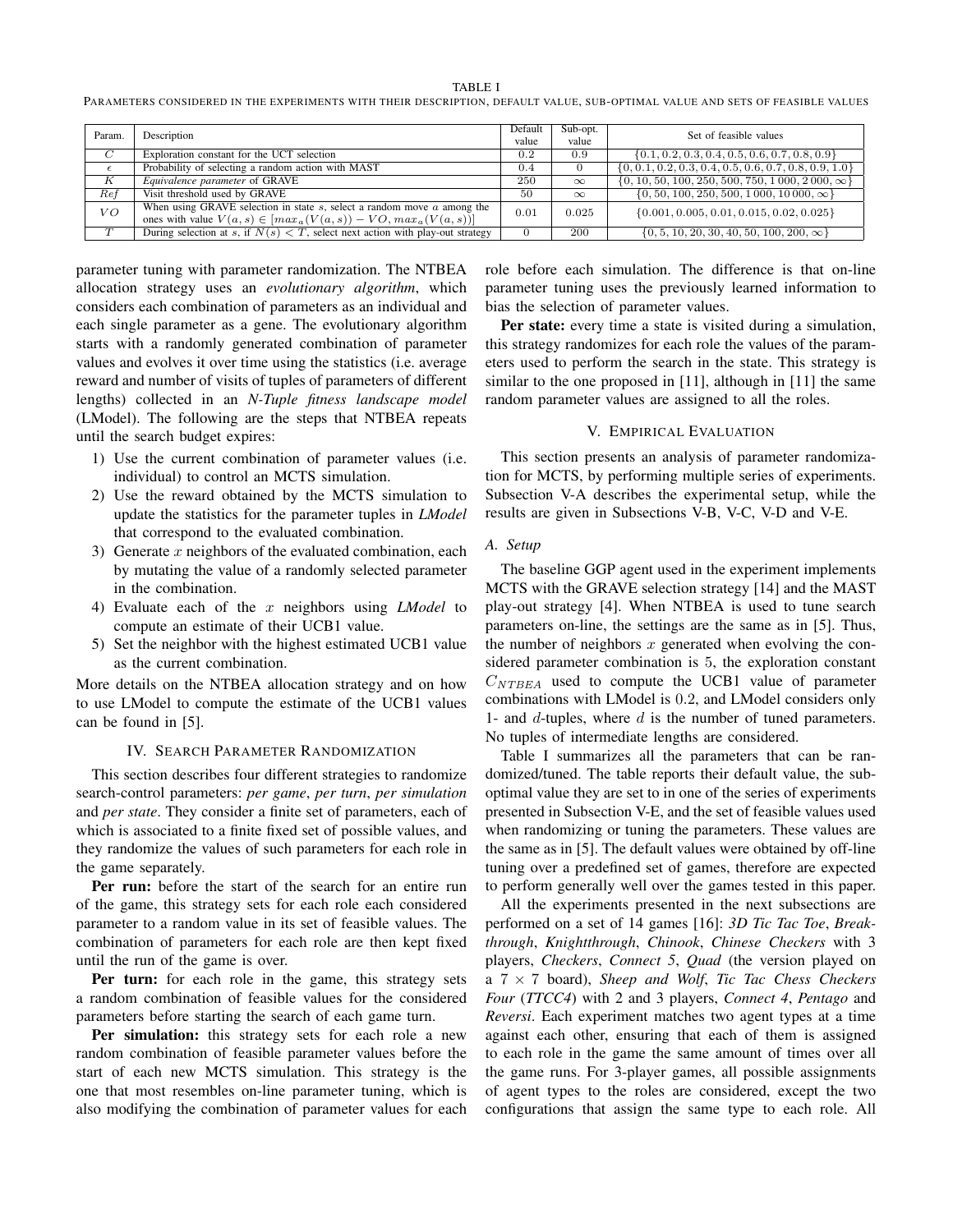TABLE II COMPARISON OF PARAMETER RANDOMIZATION STRATEGIES AGAINST EACH OTHER FOR DIFFERENT NUMBERS OF RANDOMIZED PARAMETERS

|                 |                    |                   |                   | K, Ref                       |                            |                    |                             |
|-----------------|--------------------|-------------------|-------------------|------------------------------|----------------------------|--------------------|-----------------------------|
|                 | 3D Tic Tac Toe     | Breakthrough      | Knightthrough     | Chinook                      | Chinese Checkers 3P        | Checkers           | Connect 5                   |
| <b>GAMERND</b>  | $46.8(\pm 2.38)$   | $49.7(\pm 2.53)$  | $53.3(\pm 2.53)$  | $44.9(\pm 2.33)$             | $49.5(\pm 2.52)$           | $38.7(\pm 2.35)$   | $45.3(\pm 1.92)$            |
| TURNRND         | $46.8(\pm 2.39)$   | $48.1(\pm 2.53)$  | $51.5(\pm 2.53)$  | $40.7(\pm 2.29)$             | $51.1(\pm 2.52)$           | $43.4(\pm 2.40)$   | $42.2(\pm 1.90)$            |
| <b>SIMRND</b>   | $59.5(\pm 2.31)$   | $52.9(\pm 2.53)$  | $51.1(\pm 2.53)$  | $58.1(\pm 2.33)$             | $49.9(\pm 2.52)$           | $58.8(\pm 2.36)$   | $54.6(\pm 1.82)$            |
| <b>STATERND</b> | $46.9(\pm 2.35)$   | $49.4(\pm 2.53)$  | $44.1(\pm 2.51)$  | $56.4(\pm 2.33)$             | $49.5(\pm 2.52)$           | 59.1( $\pm 2.35$ ) | $57.8(\pm 1.85)$            |
|                 | Ouad               | Sheep And Wolf    | TTCC4 2P          | TTCC4 3P                     | Connect 4                  | Pentago            | Reversi                     |
| <b>GAMERND</b>  | $38.4(\pm 2.32)$   | $47.3(\pm 2.53)$  | $41.5(\pm 2.42)$  | $49.6(\pm2.45)$              | $41.3(\pm 2.38)$           | $48.0(\pm 2.49)$   | $44.4(\pm 2.40)$            |
| TURNRND         | $37.5(\pm 2.31)$   | $49.0 (\pm 2.53)$ | $45.6(\pm2.46)$   | $48.5(\pm2.46)$              | $45.8(\pm 2.41)$           | $48.1(\pm2.48)$    | $46.0(\pm 2.41)$            |
| <b>SIMRND</b>   | $56.2(\pm 2.37)$   | $53.5(\pm 2.52)$  | $60.5(\pm 2.39)$  | $50.0 (\pm 2.45)$            | 60.8( $\pm 2.34$ )         | $52.2(\pm 2.49)$   | $57.0(\pm 2.39)$            |
| <b>STATERND</b> | 67.9 $(\pm 2.20)$  | $50.1 (\pm 2.53)$ | $52.3(\pm 2.45)$  | $51.9(\pm 2.46)$             | $52.1(\pm 2.42)$           | $51.7(\pm 2.49)$   | $52.5(\pm 2.39)$            |
|                 |                    |                   |                   | K, Ref. C, $\epsilon$        |                            |                    |                             |
|                 | 3D Tic Tac Toe     | Breakthrough      | Knightthrough     | Chinook                      | <b>Chinese Checkers 3P</b> | Checkers           | Connect 5                   |
| <b>GAMERND</b>  | $43.9(\pm 2.40)$   | $49.5(\pm 2.53)$  | $55.9(\pm 2.51)$  | $50.3(\pm 2.41)$             | $50.7(\pm 2.52)$           | $52.4(\pm 2.40)$   | $46.4(\pm 2.17)$            |
| TURNRND         | $34.9(\pm 2.33)$   | $45.5(\pm 2.52)$  | $50.7(\pm 2.53)$  | $42.7(\pm 2.38)$             | $41.4(\pm 2.48)$           | $30.4(\pm 2.21)$   | $32.6 (\pm 2.02)$           |
| <b>SIMRND</b>   | 68.2( $\pm 2.22$ ) | 61.1( $\pm$ 2.47) | $51.7(\pm 2.53)$  | 63.9( $\pm 2.32$ )           | $59.0(\pm 2.48)$           | $59.8(\pm 2.36)$   | $54.9(\pm2.11)$             |
| <b>STATERND</b> | $53.0(\pm 2.39)$   | $43.9(\pm 2.51)$  | $41.7(\pm 2.50)$  | $43.1(\pm 2.41)$             | $48.9(\pm 2.52)$           | $57.4(\pm2.40)$    | 66.1( $\pm 2.02$ )          |
|                 | Ouad               | SheepAndWolf      | TTCC4 2P          | TTCC4 3P                     | Connect 4                  | Pentago            | Reversi                     |
| <b>GAMERND</b>  | $44.3(\pm 2.45)$   | $52.6(\pm 2.53)$  | $48.9(\pm 2.51)$  | $49.2 (\pm 2.48)$            | $47.2(\pm 2.44)$           | $51.5(\pm 2.45)$   | $\overline{49.3(\pm 2.49)}$ |
| TURNRND         | $40.3(\pm 2.42)$   | $50.1 (\pm 2.53)$ | $46.8(\pm 2.51)$  | $46.1(\pm 2.48)$             | $46.1(\pm 2.45)$           | $39.9(\pm2.40)$    | $48.1(\pm 2.49)$            |
| <b>SIMRND</b>   | $72.3(\pm 2.19)$   | $52.9(\pm 2.53)$  | $58.1(\pm 2.47)$  | $53.5(\pm 2.48)$             | 61.5 $(\pm 2.38)$          | 62.4 $(\pm 2.36)$  | $51.4(\pm 2.49)$            |
| <b>STATERND</b> | $43.0(\pm2.45)$    | $44.5(\pm 2.52)$  | $46.2(\pm 2.51)$  | $51.2(\pm 2.50)$             | $45.1(\pm 2.45)$           | $46.1(\pm 2.45)$   | $51.3(\pm 2.50)$            |
|                 |                    |                   |                   | $K, Ref, C, \epsilon, T, VO$ |                            |                    |                             |
|                 | 3D Tic Tac Toe     | Breakthrough      | Knightthrough     | Chinook                      | Chinese Checkers 3P        | <b>Checkers</b>    | Connect 5                   |
| <b>GAMERND</b>  | $44.3(\pm 2.41)$   | $52.5(\pm 2.53)$  | $44.5(\pm 2.52)$  | $52.6(\pm 2.42)$             | $45.4(\pm 2.51)$           | $43.2(\pm 2.40)$   | $\sqrt{40.7(\pm 2.16)}$     |
| TURNRND         | $28.0(\pm 2.21)$   | $45.1 (\pm 2.52)$ | $41.3(\pm 2.49)$  | $37.3(\pm 2.35)$             | $40.0(\pm 2.47)$           | $25.3(\pm 2.10)$   | $30.4(\pm2.06)$             |
| <b>SIMRND</b>   | $71.8(\pm 2.15)$   | $53.6(\pm 2.52)$  | $54.1(\pm 2.52)$  | $54.7(\pm 2.41)$             | $57.8(\pm 2.49)$           | 67.2 $(\pm 2.26)$  | 67.9 $(\pm 2.01)$           |
| <b>STATERND</b> | $55.9(\pm2.38)$    | $48.7(\pm 2.53)$  | 60.1( $\pm$ 2.48) | 55.4 $(\pm 2.43)$            | $56.8(\pm2.50)$            | $64.3(\pm 2.33)$   | $61.0(\pm 2.14)$            |
|                 | Ouad               | Sheep And Wolf    | TTCC4 2P          | TTCC4 3P                     | Connect 4                  | Pentago            | Reversi                     |
| <b>GAMERND</b>  | $38.6(\pm2.40)$    | $49.8(\pm 2.53)$  | $49.5(\pm 2.52)$  | $48.1(\pm 2.49)$             | $42.5(\pm 2.43)$           | $46.4(\pm 2.46)$   | $43.2(\pm 2.48)$            |
| TURNRND         | $34.1 (\pm 2.34)$  | $46.5(\pm 2.53)$  | $39.0 (\pm 2.46)$ | $45.3(\pm 2.48)$             | $37.8(\pm 2.39)$           | $36.1 (\pm 2.37)$  | $42.2(\pm 2.48)$            |
| <b>SIMRND</b>   | $75.3(\pm 2.11)$   | $55.6(\pm 2.52)$  | 60.4 $(\pm 2.47)$ | $53.1(\pm 2.50)$             | 67.2 $(\pm 2.28)$          | 64.0( $\pm 2.37$ ) | $57.2(\pm 2.47)$            |
| <b>STATERND</b> | $52.0(\pm 2.47)$   | $48.1(\pm 2.53)$  | $51.1(\pm 2.53)$  | $53.5(\pm 2.50)$             | $52.5(\pm2.46)$            | $53.5(\pm2.47)$    | $57.5(\pm 2.47)$            |

configurations are run the same number of times until each agent type has played at least 500 games in total. All agents are given 1s start- and play-clock, except CADIAPLAYER, which uses 10s start- and play-clock in order to reach a number of simulations similar to the other agents. Experimental results always report the average win percentage of one of the two agent types with a 95% confidence interval. The average win percentage for a game is computed by splitting 1 point among the agents that achieved the highest score and assigning 0 points to all other agents. Bold results indicate the agent type with the highest win rate for the corresponding game and number of parameters. Experiments were performed on a Linux server consisting of 64 AMD Opteron 6274 2.2-GHz cores, except the ones presented in Table IV and V, which were performed on a Linux server consisting of 48 AMD Opteron 6344 2.6-GHz cores.

## *B. Comparison of Parameter Randomization Strategies*

This series of experiments evaluates the randomization strategies, both by directly matching the agents that implement them against each other, and by comparing them when matched against the agent with fixed default parameters.

Table II shows the results obtained by performing a round-robin tournament with all the randomizing agents (i.e. STATERND, SIMRND, TURNRND, GAMERND). Each block of the table corresponds to a different number of parameters being randomized, each row corresponds to an agent, and each column to a game. Result in the table represent the average win percentage of the row agent against all other agents. As can be seen, for most of the games, independently of the number



Fig. 1. Win percentage of the agents with the parameter randomization strategies against the agent with fixed default parameter values.

of parameters being considered, the agent that randomizes parameters per simulation seems to be the best performing one. This does not contradict the findings in [11]. Although the author mentions that randomizing parameters per simulation did not perform as well as per state, he tested only in the game of Go. When tested on more games, there are still a few games where randomization per state performs better (e.g. Quad for 2 parameters, Connect 5 for 4, Knightthrough for 6), but randomizing per simulation seems overall best.

The performance of the randomizing agents against the agent with default fixed values is shown in Fig. 1. For different number of parameters, the figure reports the average win percentage of each of the randomizing agents over all the tested games. Once again, the agent that randomizes parameters per simulation is the one showing the best performance overall when compared to the other randomizing agents. However, none of the agents seems to be overall better than the agent that uses fixed default values. Moreover, the results suggest that the performance of the randomizing agents drops with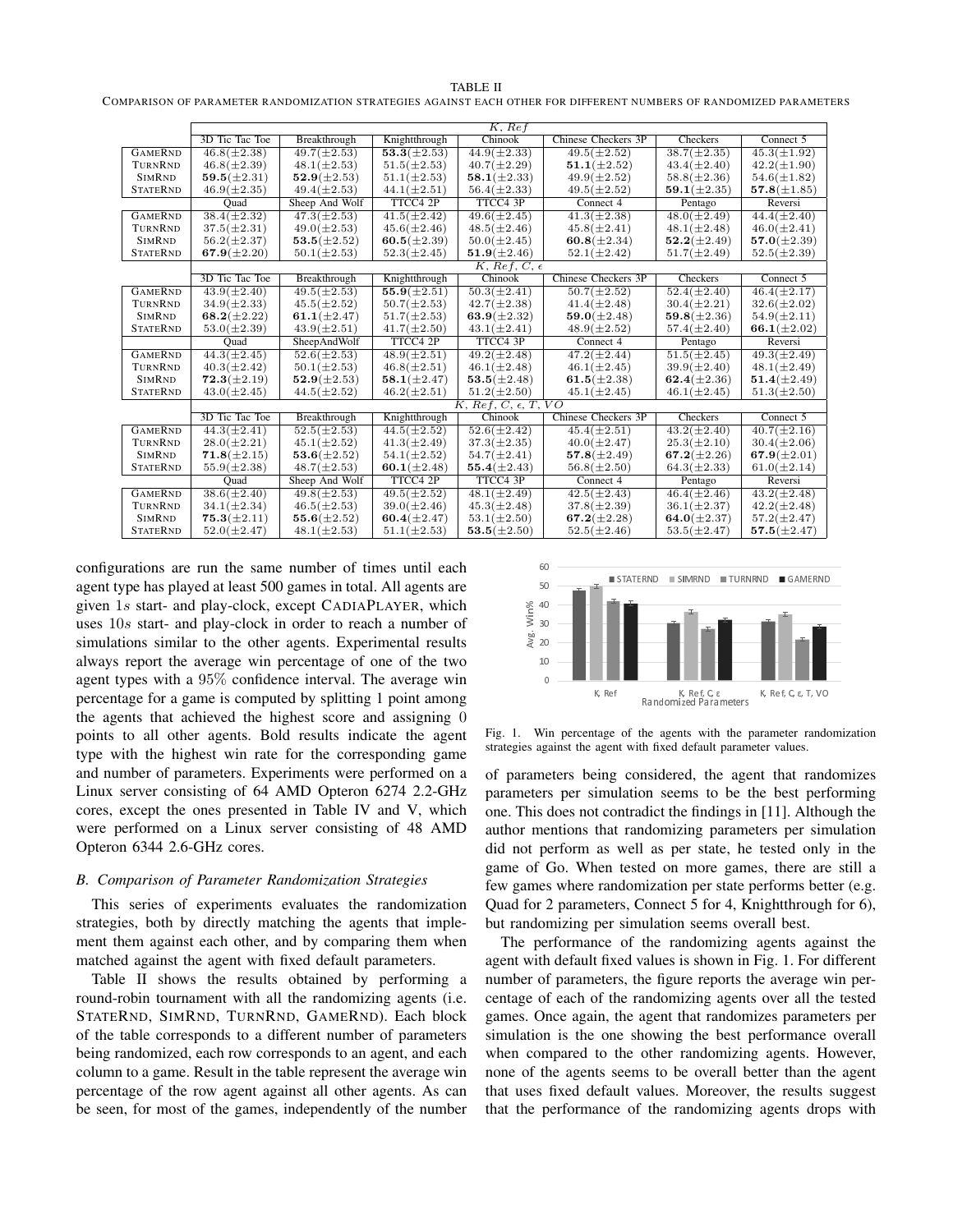|                                                                              | <b>TABLE III</b> |  |
|------------------------------------------------------------------------------|------------------|--|
| COMPARING ALL FEASIBLE VALUES OF $C$ with value randomization per simulation |                  |  |

|                     | 3D Tic Tac Toe    | Breakthrough     | Knightthrough     | Chinook           | Chinese Checkers 3P | Checkers          | Connect 5         |
|---------------------|-------------------|------------------|-------------------|-------------------|---------------------|-------------------|-------------------|
| $C = 0.1$           | $51.5(\pm 1.38)$  | $66.0(\pm 1.38)$ | $63.9(\pm1.40)$   | $42.2(\pm 1.35)$  | $48.2(\pm1.45)$     | $54.2(\pm 1.37)$  | $45.7(\pm1.07)$   |
| $C=0.2$             | $55.6(\pm 1.36)$  | $78.2(\pm1.21)$  | 69.0( $\pm$ 1.35) | $63.8(\pm 1.31)$  | $58.9(\pm 1.43)$    | 65.8 $(\pm 1.31)$ | $53.0(\pm1.05)$   |
| $C = 0.3$           | $54.9(\pm 1.36)$  | $71.0(\pm 1.33)$ | $62.5(\pm 1.41)$  | 66.9( $\pm$ 1.30) | $57.8(\pm 1.44)$    | $61.3(\pm 1.34)$  | $51.9(\pm1.04)$   |
| $C = 0.4$           | $52.5(\pm 1.35)$  | $58.3(\pm1.44)$  | $54.0(\pm1.46)$   | $63.4(\pm 1.32)$  | $54.7(\pm1.45)$     | $56.4(\pm 1.37)$  | $52.7(\pm1.05)$   |
| $C=0.5$             | $50.8(\pm 1.35)$  | $45.6(\pm1.46)$  | $47.6(\pm1.46)$   | $56.5(\pm 1.36)$  | $51.5(\pm 1.45)$    | $50.7(\pm 1.38)$  | $52.7(\pm1.04)$   |
| $C=0.6$             | $50.0(\pm 1.37)$  | $39.0(\pm1.43)$  | $42.4(\pm 1.44)$  | $47.6(\pm 1.37)$  | $48.5(\pm1.45)$     | $47.2(\pm 1.38)$  | $51.9(\pm1.06)$   |
| $C = 0.7$           | $47.5(\pm 1.36)$  | $35.8(\pm1.40)$  | $38.6(\pm 1.42)$  | $39.3(\pm 1.34)$  | $45.1(\pm1.45)$     | $41.3(\pm 1.36)$  | $49.6(\pm1.10)$   |
| $C=0.8$             | $46.8(\pm 1.36)$  | $33.2(\pm 1.38)$ | $37.9(\pm1.42)$   | $35.2(\pm 1.30)$  | $44.8(\pm1.45)$     | $38.7(\pm 1.35)$  | $47.1(\pm1.09)$   |
| $C = 0.9$           | $43.7(\pm 1.35)$  | $30.0(\pm 1.34)$ | $41.0(\pm 1.44)$  | $33.0(\pm1.28)$   | $41.5(\pm 1.43)$    | $36.9(\pm 1.34)$  | $46.1(\pm1.09)$   |
| SIMRND <sub>C</sub> | $46.8(\pm 1.35)$  | $42.8(\pm1.45)$  | $43.0(\pm1.45)$   | $52.1(\pm 1.38)$  | $49.0(\pm1.45)$     | $47.6(\pm 1.38)$  | $49.3(\pm1.07)$   |
|                     | Ouad              | Sheep And Wolf   | TTCC4 2P          | TTCC4 3P          | Connect 4           | Pentago           | Reversi           |
| $C=0.1$             | $24.0(\pm1.16)$   | $59.6(\pm 1.43)$ | $39.1(\pm 1.39)$  | $49.6(\pm 1.42)$  | $29.5(\pm 1.26)$    | $34.6(\pm 1.35)$  | 61.2( $\pm$ 1.40) |
| $C=0.2$             | $37.5(\pm 1.34)$  | $55.3(\pm 1.45)$ | $61.5(\pm 1.39)$  | $52.1(\pm 1.41)$  | $48.5(\pm1.40)$     | $51.6(\pm 1.41)$  | $59.9(\pm1.41)$   |
| $C=0.3$             | $53.2(\pm 1.39)$  | $51.7(\pm1.46)$  | 62.7( $\pm$ 1.38) | $51.1(\pm 1.42)$  | $54.5(\pm 1.39)$    | $54.6(\pm 1.39)$  | $54.1(\pm1.43)$   |
| $C = 0.4$           | $59.9(\pm 1.36)$  | $49.7(\pm1.46)$  | $58.3(\pm1.40)$   | $51.0(\pm 1.42)$  | 56.4( $\pm$ 1.39)   | $53.5(\pm 1.38)$  | $50.1(\pm 1.44)$  |
| $C=0.5$             | $59.5(\pm 1.37)$  | $47.8(\pm1.46)$  | $52.0(\pm 1.43)$  | $51.2(\pm 1.42)$  | $54.5(\pm1.40)$     | $50.9(\pm 1.39)$  | $49.0(\pm1.44)$   |
| $C=0.6$             | $59.2(\pm 1.38)$  | $48.2(\pm1.46)$  | $48.9(\pm1.43)$   | $48.8(\pm1.42)$   | $54.2(\pm1.40)$     | $51.1(\pm 1.39)$  | $46.4(\pm 1.44)$  |
| $C = 0.7$           | $55.5(\pm1.40)$   | $46.4(\pm1.46)$  | $45.7(\pm1.43)$   | $49.7(\pm1.42)$   | $50.7(\pm1.41)$     | $51.7(\pm 1.39)$  | $44.0(\pm1.43)$   |
| $C=0.8$             | $48.5(\pm 1.41)$  | $46.9(\pm1.46)$  | $42.0(\pm1.42)$   | $49.7(\pm1.42)$   | $49.5(\pm1.41)$     | $51.2(\pm 1.39)$  | $44.2(\pm 1.43)$  |
| $C=0.9$             | $40.7(\pm 1.39)$  | $45.3(\pm1.45)$  | $40.8(\pm 1.41)$  | $46.8(\pm1.42)$   | $49.7(\pm1.41)$     | $46.4(\pm 1.39)$  | $45.3(\pm1.43)$   |
| SIMRND <sub>C</sub> | 62.0( $\pm$ 1.35) | $49.0(\pm1.46)$  | $49.1(\pm1.43)$   | $50.0(\pm 1.43)$  | $52.5(\pm1.40)$     | $54.5(\pm 1.38)$  | $45.8(\pm1.43)$   |

TABLE IV

COMPARING ALL FEASIBLE VALUES OF  $\epsilon$  with value randomization per simulation

|                     | 3D Tic Tac Toe    | Breakthrough      | Knightthrough     | Chinook           | Chinese Checkers 3P | Checkers          | Connect 5         |
|---------------------|-------------------|-------------------|-------------------|-------------------|---------------------|-------------------|-------------------|
| $\epsilon = 0.0$    | $43.0(\pm1.25)$   | $64.2(\pm 1.27)$  | $73.7(\pm1.16)$   | $38.8(\pm 1.17)$  | $32.3(\pm 1.23)$    | $42.2(\pm 1.22)$  | $37.8(\pm1.00)$   |
| $\epsilon=0.1$      | $47.0(\pm1.25)$   | $59.3(\pm 1.30)$  | $67.4(\pm 1.24)$  | $58.8(\pm1.20)$   | $45.8(\pm 1.31)$    | $58.4(\pm 1.23)$  | $46.6(\pm 0.98)$  |
| $\epsilon=0.2$      | $46.3(\pm1.25)$   | $57.3(\pm 1.31)$  | $63.2(\pm 1.27)$  | 64.7( $\pm$ 1.16) | $50.8(\pm 1.32)$    | $64.2(\pm 1.19)$  | $50.4(\pm 0.98)$  |
| $\epsilon = 0.3$    | $48.2(\pm 1.25)$  | $57.4(\pm 1.31)$  | $57.3(\pm 1.31)$  | $63.4(\pm 1.17)$  | $55.1(\pm 1.31)$    | 64.8( $\pm$ 1.19) | $51.1(\pm 0.97)$  |
| $\epsilon = 0.4$    | $48.4(\pm 1.25)$  | $56.6(\pm 1.31)$  | $54.7(\pm 1.32)$  | $61.1(\pm 1.19)$  | $55.5(\pm 1.31)$    | $61.2(\pm 1.21)$  | $54.1(\pm 0.96)$  |
| $\epsilon=0.5$      | $49.8(\pm1.26)$   | $55.2(\pm 1.31)$  | $53.7(\pm 1.32)$  | $58.8(\pm1.20)$   | 57.4 $(\pm 1.30)$   | $56.7(\pm 1.23)$  | $56.3(\pm 0.97)$  |
| $\epsilon = 0.6$    | $53.1(\pm 1.25)$  | $53.0(\pm 1.32)$  | $50.9(\pm 1.32)$  | $54.3(\pm 1.22)$  | $54.5(\pm 1.31)$    | $51.1(\pm 1.24)$  | $57.6(\pm 0.95)$  |
| $\epsilon = 0.7$    | $55.4(\pm 1.25)$  | $51.3(\pm 1.32)$  | $47.5(\pm 1.32)$  | $50.2(\pm 1.22)$  | $53.9(\pm 1.31)$    | $46.5(\pm 1.25)$  | $58.5(\pm 0.97)$  |
| $\epsilon = 0.8$    | 59.7( $\pm$ 1.23) | $46.8(\pm 1.32)$  | $40.9(\pm1.30)$   | $43.2(\pm 1.21)$  | $50.9(\pm 1.32)$    | $42.8(\pm 1.23)$  | $58.1(\pm1.00)$   |
| $\epsilon = 0.9$    | $57.4(\pm 1.25)$  | $37.3(\pm 1.28)$  | $31.5(\pm 1.23)$  | $36.3(\pm 1.18)$  | $48.2(\pm 1.32)$    | $39.3(\pm 1.22)$  | $53.9(\pm1.05)$   |
| $\epsilon = 1.0$    | $44.0(\pm 1.29)$  | $22.9(\pm 1.11)$  | $16.7(\pm 0.98)$  | $25.4(\pm1.06)$   | $42.5(\pm 1.30)$    | $35.8(\pm 1.19)$  | $36.2(\pm 1.13)$  |
| SIMRND <sub>e</sub> | $47.7(\pm1.26)$   | $38.7(\pm1.29)$   | $42.6(\pm 1.31)$  | $44.9(\pm1.20)$   | $53.0(\pm 1.31)$    | $36.8(\pm1.20)$   | $39.3(\pm1.01)$   |
|                     | Quad              | Sheep And Wolf    | TTCC4 2P          | TTCC4 3P          | Connect 4           | Pentago           | Reversi           |
| $\epsilon = 0.0$    | $18.6(\pm 0.98)$  | $38.7(\pm1.29)$   | $40.5(\pm 1.26)$  | $41.6(\pm 1.25)$  | $26.9(\pm 1.11)$    | $46.1(\pm 1.27)$  | $43.2(\pm 1.28)$  |
| $\epsilon=0.1$      | $26.2(\pm1.10)$   | $41.4(\pm 1.30)$  | $60.7(\pm1.25)$   | $47.3(\pm 1.27)$  | $29.9(\pm1.15)$     | $49.2(\pm 1.27)$  | $54.0(\pm1.30)$   |
| $\epsilon=0.2$      | $33.7(\pm1.19)$   | $42.2(\pm 1.31)$  | $67.0(\pm1.20)$   | $50.2(\pm 1.27)$  | $35.6(\pm1.20)$     | $51.0(\pm 1.28)$  | $60.5(\pm 1.27)$  |
| $\epsilon = 0.3$    | $39.7(\pm 1.23)$  | $44.7(\pm 1.31)$  | 67.3( $\pm$ 1.19) | $52.2(\pm 1.27)$  | $39.5(\pm 1.23)$    | $52.1(\pm 1.28)$  | 61.3( $\pm$ 1.27) |
| $\epsilon = 0.4$    | $47.6(\pm 1.26)$  | $47.1(\pm 1.32)$  | $62.9(\pm 1.23)$  | $53.2(\pm 1.27)$  | $45.4(\pm 1.25)$    | $52.5(\pm 1.28)$  | $59.1(\pm 1.28)$  |
| $\epsilon = 0.5$    | $53.8(\pm 1.26)$  | $48.8(\pm 1.32)$  | $58.2(\pm 1.26)$  | $54.0(\pm 1.27)$  | $51.7(\pm 1.25)$    | $51.4(\pm 1.28)$  | $56.9(\pm 1.29)$  |
| $\epsilon = 0.6$    | $61.5(\pm 1.23)$  | $51.9(\pm 1.32)$  | $50.4(\pm 1.28)$  | $52.7(\pm 1.27)$  | $56.8(\pm 1.25)$    | $49.3(\pm 1.27)$  | $52.9(\pm 1.30)$  |
| $\epsilon=0.7$      | $67.0(\pm1.18)$   | $55.1(\pm 1.31)$  | $43.1(\pm 1.27)$  | $51.5(\pm 1.27)$  | $62.3(\pm 1.22)$    | $49.7(\pm1.27)$   | $49.7(\pm1.30)$   |
| $\epsilon = 0.8$    | 69.4 $(\pm 1.17)$ | $56.3(\pm 1.31)$  | $37.9(\pm 1.25)$  | $49.2 (\pm 1.27)$ | $65.0(\pm1.20)$     | $48.9(\pm1.28)$   | $45.4(\pm 1.29)$  |
| $\epsilon = 0.9$    | $68.4(\pm1.19)$   | $60.4(\pm 1.29)$  | $30.8(\pm1.19)$   | $48.4(\pm1.28)$   | 67.7( $\pm$ 1.18)   | $49.2(\pm1.28)$   | $38.2(\pm1.26)$   |
| $\epsilon = 1.0$    | $57.2(\pm 1.29)$  | 60.8( $\pm$ 1.29) | $25.8(\pm1.13)$   | $45.6(\pm 1.27)$  | $66.5(\pm 1.19)$    | $48.1(\pm1.28)$   | $29.2(\pm 1.18)$  |
| SIMRND <sub>e</sub> | $56.8(\pm 1.25)$  | $52.4(\pm 1.32)$  | $55.2(\pm 1.27)$  | $54.0(\pm 1.27)$  | $52.9(\pm 1.26)$    | $52.5(\pm 1.27)$  | $49.6(\pm 1.30)$  |

the increase in the number of randomized parameters.

#### *C. Randomization per Simulation vs Fixed Parameters*

These series of experiments further analyze the randomization strategy that performed overall best in the previous series of experiments: randomization per simulation. The purpose is to verify if randomization of parameter values during the search brings any contribution to the performance of the MCTS agent with respect to keeping parameter values fixed for the whole game. Each series of experiments focuses on one single parameter, considering the agents that keep the parameter fixed to one of its feasible values and the agent that randomizes such parameter per simulation (SIMRND). All other parameters for SIMRND are set to their default values. These agents are matched against each other in a round-robin tournament and, for each game, the average win percentage of each agent against all other agents is reported in the results.

Tables III, IV and V show the results of such experiments for the parameter  $C$ ,  $\epsilon$  and  $K$ , respectively. Being quite timeconsuming, these series of experiments have been performed only for the parameters that seemed to be more relevant for the search. First of all, it is interesting to notice that for a few games randomizing the parameter values during the search achieves one of the highest win percentages. This can be observed in Quad and Pentago for the parameter  $C$ , in TTCC4 with 3 players and Pentago for the parameter  $\epsilon$  and in about half of the games for the parameter  $K$ . Randomization seems to be particularly effective for this parameter.

In general, for many of the games randomization per simulation seems to perform better than a few of the fixed values of the parameter. Moreover, there are a few games where randomizing parameter values, even if not the best choice, still performs better than the default fixed value. For some games, this happens because the default value, despite being optimal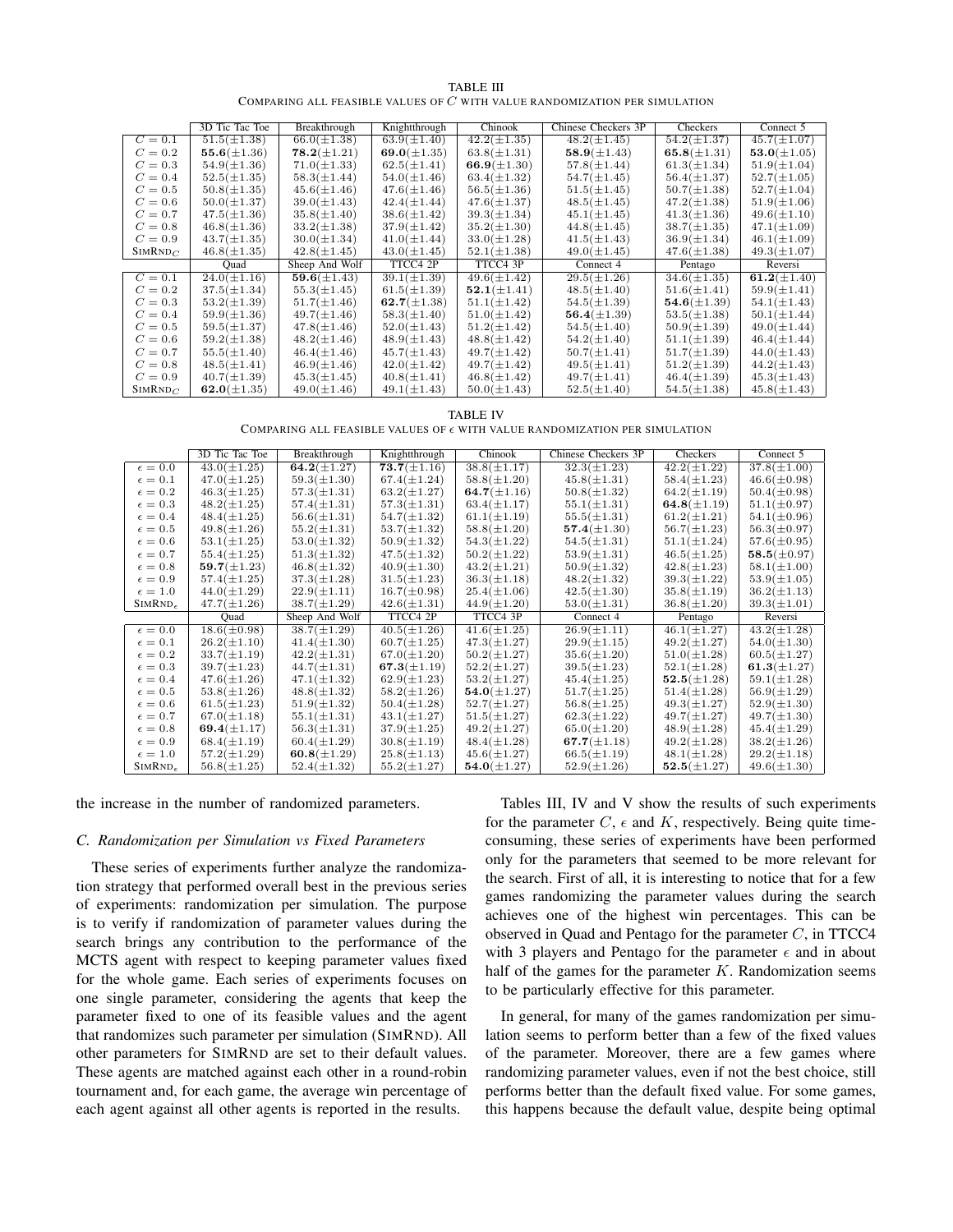|                                                                              | <b>TABLE V</b> |  |
|------------------------------------------------------------------------------|----------------|--|
| COMPARING ALL FEASIBLE VALUES OF $K$ with value randomization per simulation |                |  |

|                     | 3D Tic Tac Toe    | Breakthrough     | Knightthrough     | Chinook           | Chinese Checkers 3P | Checkers          | Connect 5         |
|---------------------|-------------------|------------------|-------------------|-------------------|---------------------|-------------------|-------------------|
| $K=0$               | $47.8(\pm1.32)$   | $46.2(\pm 1.38)$ | $57.8(\pm 1.37)$  | $40.1(\pm 1.26)$  | $51.1(\pm 1.38)$    | $33.1(\pm 1.26)$  | $48.6(\pm1.06)$   |
| $K=10$              | $51.2(\pm 1.33)$  | $50.0(\pm 1.39)$ | $59.9(\pm 1.36)$  | $40.9(\pm 1.27)$  | $51.4(\pm 1.38)$    | $41.5(\pm 1.31)$  | $52.6(\pm1.04)$   |
| $K=50$              | $53.2(\pm 1.31)$  | $53.6(\pm 1.38)$ | $56.8(\pm 1.37)$  | $45.3(\pm 1.28)$  | $52.4(\pm 1.38)$    | $55.7(\pm 1.31)$  | $54.5(\pm1.01)$   |
| $K=100$             | $53.2(\pm 1.31)$  | $54.2(\pm 1.38)$ | $54.5(\pm 1.38)$  | $51.9(\pm 1.28)$  | $52.2(\pm 1.38)$    | $61.7(\pm 1.28)$  | $55.0(\pm1.01)$   |
| $K=250$             | $56.4(\pm 1.30)$  | $56.8(\pm 1.37)$ | $53.8(\pm 1.38)$  | $55.8(\pm 1.27)$  | $52.0(\pm 1.38)$    | $66.6(\pm 1.24)$  | $58.0(\pm 0.98)$  |
| $K=500$             | $56.5(\pm 1.30)$  | $56.9(\pm 1.37)$ | $51.9(\pm 1.39)$  | $57.4(\pm 1.26)$  | $52.4(\pm 1.38)$    | $63.5(\pm 1.26)$  | $57.8(\pm 0.98)$  |
| $K = 750$           | 57.1( $\pm$ 1.30) | $55.2(\pm 1.38)$ | $51.0(\pm 1.39)$  | $57.2(\pm 1.26)$  | $52.0(\pm 1.38)$    | $58.7(\pm1.30)$   | $55.2(\pm 0.98)$  |
| $K = 1000$          | $56.5(\pm 1.30)$  | $54.0(\pm1.38)$  | $50.5(\pm 1.39)$  | $55.5(\pm 1.27)$  | $51.9(\pm 1.38)$    | $53.9(\pm 1.31)$  | $53.3(\pm 0.99)$  |
| $K = 2000$          | $53.6(\pm 1.31)$  | $52.7(\pm 1.38)$ | $50.4(\pm 1.39)$  | $54.6(\pm 1.27)$  | $49.7(\pm1.38)$     | $42.7(\pm 1.31)$  | $47.9(\pm 0.99)$  |
| $K=\infty$          | $8.9(\pm 0.77)$   | $16.7(\pm 1.03)$ | $16.6(\pm 1.03)$  | $29.3(\pm1.16)$   | $34.4(\pm 1.31)$    | $8.4(\pm 0.73)$   | $10.2 (\pm 0.62)$ |
| SIMRND <sub>K</sub> | $55.7(\pm1.30)$   | $53.6(\pm 1.38)$ | $46.8(\pm 1.38)$  | 62.0( $\pm$ 1.24) | $50.3(\pm 1.38)$    | $64.3(\pm1.26)$   | $56.9(\pm 0.98)$  |
|                     | Quad              | Sheep And Wolf   | TTCC4 2P          | TTCC4 3P          | Connect 4           | Pentago           | Reversi           |
| $K=0$               | $49.0(\pm 1.31)$  | $51.6(\pm 1.39)$ | $28.4(\pm 1.23)$  | $49.9(\pm 1.34)$  | $41.6(\pm 1.30)$    | $37.4(\pm 1.31)$  | $53.4(\pm 1.36)$  |
| $K=10$              | $50.2(\pm 1.32)$  | $49.9(\pm 1.39)$ | $33.0(\pm 1.27)$  | $51.5(\pm 1.34)$  | $44.2(\pm 1.31)$    | $38.9(\pm 1.32)$  | $58.3(\pm 1.34)$  |
| $K=50$              | $50.8(\pm 1.31)$  | $50.8(\pm 1.39)$ | $43.6(\pm 1.34)$  | $53.3(\pm 1.33)$  | $48.4(\pm 1.32)$    | $44.6(\pm 1.34)$  | $61.1(\pm 1.33)$  |
| $K=100$             | $50.8(\pm 1.31)$  | $50.4(\pm 1.39)$ | $50.7(\pm 1.34)$  | $50.6(\pm 1.33)$  | $50.0(\pm 1.31)$    | $48.7(\pm1.35)$   | 61.5( $\pm$ 1.32) |
| $K = 250$           | $51.7(\pm 1.31)$  | $50.6(\pm 1.39)$ | $59.5(\pm 1.31)$  | $51.7(\pm 1.33)$  | $54.3(\pm 1.31)$    | $55.7(\pm 1.33)$  | $57.6(\pm 1.35)$  |
| $K=500$             | $53.4(\pm 1.31)$  | $50.2(\pm 1.39)$ | $63.2(\pm1.28)$   | $52.2(\pm 1.33)$  | $55.9(\pm 1.31)$    | $58.0(\pm 1.32)$  | $52.0(\pm1.36)$   |
| $K = 750$           | $54.6(\pm 1.31)$  | $50.0(\pm 1.39)$ | 63.9( $\pm$ 1.28) | $51.1(\pm 1.33)$  | $56.8(\pm 1.31)$    | $60.1(\pm 1.30)$  | $48.9(\pm1.36)$   |
| $K = 1000$          | $55.7(\pm1.30)$   | $49.6(\pm 1.39)$ | $63.4(\pm1.28)$   | $50.9(\pm 1.33)$  | $57.1(\pm 1.31)$    | $60.5(\pm 1.31)$  | $44.0(\pm1.36)$   |
| $K = 2000$          | $57.3(\pm 1.30)$  | $49.8(\pm 1.39)$ | $59.0(\pm1.32)$   | $49.2(\pm 1.34)$  | $56.7(\pm1.30)$     | $60.2(\pm 1.31)$  | $38.7(\pm 1.33)$  |
| $K=\infty$          | $10.6(\pm 0.83)$  | $45.5(\pm 1.38)$ | $21.9(\pm 1.13)$  | $39.1(\pm 1.31)$  | $25.3(\pm 1.15)$    | $23.9(\pm 1.15)$  | $19.5(\pm1.08)$   |
| SIMRND <sub>K</sub> | 65.9( $\pm$ 1.25) | $51.6(\pm 1.39)$ | $63.5(\pm 1.29)$  | $50.4(\pm 1.34)$  | 59.8( $\pm$ 1.30)   | 62.0( $\pm$ 1.30) | $55.0(\pm 1.36)$  |

TABLE VI PARAMETER RANDOMIZATION AGAINST PARAMETER TUNING

|                     |                  | <b>SIMRND</b>         |                                  |
|---------------------|------------------|-----------------------|----------------------------------|
| Game                | $K$ , $Re\,f$    | K, Ref, C, $\epsilon$ | K, Ref, C,<br>$\epsilon$ , T, VO |
| 3D Tic Tac Toe      | $47.1(\pm 4.01)$ | $52.1(\pm 4.07)$      | $51.7(\pm4.16)$                  |
| Breakthrough        | $39.8(\pm 4.29)$ | $8.8(\pm2.49)$        | $12.6(\pm 2.91)$                 |
| Knightthrough       | $40.8(\pm 4.31)$ | $10.6(\pm 2.70)$      | $15.6(\pm 3.18)$                 |
| Chinook             | $50.8(\pm 4.08)$ | $19.7(\pm 3.24)$      | $36.9(\pm 4.11)$                 |
| Chinese Checkers 3P | $44.6(\pm 4.34)$ | $47.2(\pm 4.36)$      | $56.3(\pm 4.33)$                 |
| Checkers            | $49.7(\pm4.10)$  | $25.9(\pm3.63)$       | $62.5(\pm4.04)$                  |
| Connect 5           | $48.1(\pm3.15)$  | $66.1(\pm 3.32)$      | $66.7(\pm 3.53)$                 |
| Ouad                | $55.2(\pm 4.17)$ | $65.8(\pm 3.99)$      | $93.0 (\pm 2.06)$                |
| Sheep And Wolf      | $48.8(\pm 4.39)$ | $52.2(\pm 4.38)$      | $51.4(\pm 4.39)$                 |
| TTCC4 2P            | $50.3(\pm 4.22)$ | $22.7(\pm 3.61)$      | $34.5(\pm 4.12)$                 |
| TTCC4 3P            | $50.9(\pm 4.27)$ | $53.9(\pm4.26)$       | $59.1 (\pm 4.22)$                |
| Connect 4           | $49.1(\pm 4.21)$ | $59.7(\pm 4.19)$      | $67.6(\pm 3.92)$                 |
| Pentago             | $47.7(\pm 4.15)$ | $54.7(\pm4.04)$       | $57.5(\pm 4.12)$                 |
| Reversi             | $48.1(\pm 4.31)$ | $42.1(\pm 4.26)$      | $57.4(\pm 4.27)$                 |
| Avg. Win%           | $47.9(\pm1.11)$  | $41.5(\pm 1.11)$      | $51.6(\pm 1.14)$                 |

over all the set of games on which it was tuned, is actually not optimal for the specific game. Examples are Quad, Connect 4 and Pentago for C, Quad, Sheep and Wolf, TTCC4 with 3 players and Connect 4 for  $\epsilon$ , and Quad, TTCC4 with 2 players, Connect 4 and Pentago for K.

## *D. Randomization per Simulation vs Parameter Tuning*

This series of experiments compares the agent that uses parameter randomization per simulation (SIMRND) with the one that tunes parameter values on-line with the NTBEA allocation strategy (NTBEA). Table VI shows the results obtained by matching the two agents against each other for 2, 4 and 6 randomized/tuned parameters. Regarding the overall performance, for 2 and 4 parameters on-line tuning seems to perform better than randomization, while when the tuned parameters increase to 6, randomization performs in general as well as on-line tuning. This is probably because with 6 parameters the number of possible value combinations becomes too high. With the short time settings of GGP the agent does not have sufficient time to converge to good combinations, therefore evaluating combinations almost randomly. Among the tested ones, 4

seems to be the most interesting number of parameters to compare randomization and on-line tuning against the default values. With 2 and 6 parameters the performance of the two agents is close for many of the games, while with 4 there is a clearer distinction between games for which tuning performs best and games for which randomization performs best.

Looking at specific games, interesting results are the ones for Knightthrough and Breakthrough. For these two games, for each number of considered parameters, on-line tuning seems more effective than randomization. In addition, for Chinook and TTCC4 with 2 players on-line tuning performs much better than randomization when the number of tuned parameters is 4 or 6. On the contrary, in Quad randomization achieves a much higher performance than on-line tuning for all number of parameters. Moreover, in Connect 5 and Connect 4, parameter randomization shows a better performance than online tuning for 4 and 6 parameters, and in Checkers its performance drops when going from 2 to 4 parameters, but becomes better than on-line tuning with 6 parameters.

# *E. Comparison of Default Parameter Values, Parameter Randomization and On-line Parameter Tuning*

These series of experiments compare parameter randomization and parameter tuning with the fixed default values. First of all, the agent that randomizes parameter values (SIMRND) and the one that tunes them on-line (NTBEA) are matched directly against the agent that uses the fixed default parameter values (DEFAULT). Subsequently, all three agents are compared by matching them against two different types of opponents: an agent that uses fixed sub-optimal values for the parameters and a successful GGP agent, CADIAPLAYER [4], which won three editions of the GGP competition.

Results obtained by matching SIMRND and NTBEA against DEFAULT are shown in Table VII. Results are reported for 2, 4 and 6 randomized/tuned parameters. These results are in line to the results presented in Subsection V-D. When matched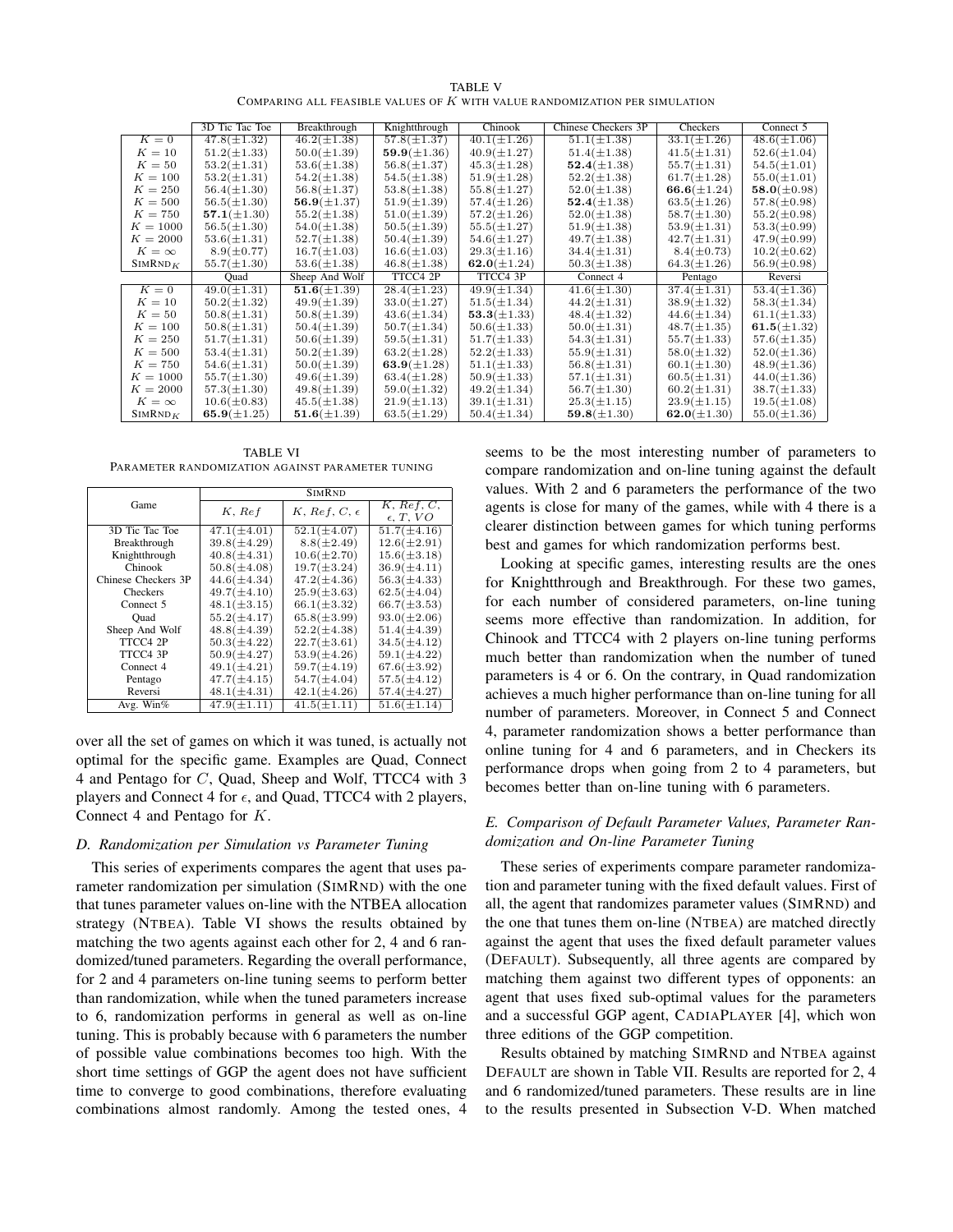| <b>TABLE VII</b>                                                               |  |
|--------------------------------------------------------------------------------|--|
| COMPARISON OF SIMRND AND NTBEA AGAINST THE AGENT WITH DEFAULT PARAMETER VALUES |  |

| Game                | K, Ref            |                   |                   | $K, Ref, C, \epsilon$ |                   | K, Ref, C, $\epsilon$ , T, VO |
|---------------------|-------------------|-------------------|-------------------|-----------------------|-------------------|-------------------------------|
|                     | <b>SIMRND</b>     | <b>NTBEA</b>      | <b>SIMRND</b>     | <b>NTBEA</b>          | <b>SIMRND</b>     | <b>NTBEA</b>                  |
| 3D Tic Tac Toe      | $46.4(\pm 4.12)$  | $46.0(\pm 4.11)$  | $39.4(\pm4.00)$   | $39.5(\pm4.08)$       | $40.6(\pm 4.01)$  | $38.6(\pm4.05)$               |
| Breakthrough        | $40.4(\pm 4.31)$  | $48.6(\pm 4.39)$  | $11.0(\pm 2.75)$  | $55.2(\pm 4.36)$      | $9.4(\pm 2.56)$   | $31.6 (\pm 4.08)$             |
| Knightthrough       | $44.2(\pm 4.36)$  | $46.8(\pm 4.38)$  | $20.6(\pm 3.55)$  | 68.2( $\pm$ 4.09)     | $19.8(\pm3.50)$   | $50.2(\pm 4.39)$              |
| Chinook             | $61.8(\pm 3.99)$  | 63.5( $\pm$ 3.95) | $23.6(\pm 3.61)$  | $51.0(\pm 4.05)$      | $19.8(\pm 3.34)$  | $31.6(\pm 3.94)$              |
| Chinese Checkers 3P | $45.6(\pm 4.35)$  | $51.0(\pm 4.37)$  | $34.7(\pm4.16)$   | $42.7(\pm 4.32)$      | 33.7 $(\pm 4.13)$ | $28.0(\pm 3.92)$              |
| Checkers            | $48.8(\pm 4.08)$  | $47.6(\pm 4.13)$  | $17.9(\pm 3.17)$  | $40.4(\pm4.06)$       | $20.4(\pm 3.29)$  | $20.9(\pm 3.42)$              |
| Connect 5           | $43.9(\pm3.12)$   | $45.7(\pm3.05)$   | $36.5(\pm 3.22)$  | $28.6(\pm3.07)$       | $45.7(\pm 3.21)$  | $33.2(\pm 3.26)$              |
| Ouad                | 65.0( $\pm$ 3.93) | $60.1(\pm 4.05)$  | $72.8(\pm 3.71)$  | $51.9(\pm 4.21)$      | $72.4(\pm 3.67)$  | $17.2(\pm 3.13)$              |
| Sheep And Wolf      | $52.0(\pm 4.38)$  | $52.2(\pm 4.38)$  | $49.8(\pm 4.39)$  | $44.8(\pm4.36)$       | $50.0(\pm 4.39)$  | $46.2(\pm 4.37)$              |
| TTCC4 2P            | $49.5(\pm 4.27)$  | $51.5(\pm 4.19)$  | $20.6(\pm 3.47)$  | $49.7(\pm 4.20)$      | $19.0(\pm 3.40)$  | $33.6(\pm4.03)$               |
| TTCC4 3P            | $48.7(\pm 4.26)$  | $48.4(\pm4.26)$   | $46.1(\pm 4.28)$  | $43.1(\pm 4.18)$      | $40.8(\pm 4.23)$  | $39.4(\pm4.15)$               |
| Connect 4           | $50.9(\pm 4.17)$  | $55.6(\pm 4.18)$  | $55.4(\pm 4.13)$  | $46.8(\pm4.20)$       | $48.0(\pm 4.23)$  | $30.6(\pm 3.89)$              |
| Pentago             | $53.7(\pm 4.19)$  | $55.3(\pm 4.21)$  | $50.2 (\pm 4.22)$ | $43.5(\pm4.15)$       | $42.6(\pm 4.13)$  | $42.1(\pm 4.18)$              |
| Reversi             | $42.8(\pm 4.29)$  | $46.9(\pm 4.33)$  | $31.0(\pm 3.99)$  | $45.1(\pm 4.33)$      | $28.7(\pm 3.92)$  | $33.5(\pm 4.07)$              |
| Avg. Win $%$        | $49.6(\pm 1.12)$  | $51.4(\pm 1.12)$  | $36.4(\pm1.08)$   | $46.5(\pm 1.12)$      | $35.1(\pm1.07)$   | $34.0(\pm1.07)$               |

#### TABLE VIII

COMPARISON OF DEFAULT, SIMRND AND NTBEA AGAINST SUB-OPTIMAL FIXED PARAMETER VALUES

| Game                |                    | $K.$ $Ref$        |                   | $K, Ref, C, \epsilon$ |                   |                    | $K, Ref, C, \epsilon, T, VO$ |                   |                   |
|---------------------|--------------------|-------------------|-------------------|-----------------------|-------------------|--------------------|------------------------------|-------------------|-------------------|
|                     | <b>DEFAULT</b>     | <b>SIMRND</b>     | <b>NTBEA</b>      | DEFAULT               | <b>SIMRND</b>     | <b>NTBEA</b>       | DEFAULT                      | <b>SIMRND</b>     | <b>NTBEA</b>      |
| 3D Tic Tac Toe      | $94.9(\pm1.90)$    | $92.4(\pm 2.22)$  | $93.4(\pm 2.03)$  | 87.1 $(\pm 2.67)$     | $80.5 (\pm 3.21)$ | $85.3(\pm 2.86)$   | $98.8(\pm 0.91)$             | $97.3(\pm 1.38)$  | $96.4(\pm 1.61)$  |
| Breakthrough        | $97.8(\pm1.29)$    | $95.6(\pm1.80)$   | $97.0(\pm1.50)$   | $96.4(\pm 1.63)$      | $73.2(\pm3.89)$   | $97.8(\pm 1.29)$   | $96.8(\pm 1.54)$             | $83.2(\pm3.28)$   | $97.0(\pm1.50)$   |
| Knightthrough       | $96.6(\pm 1.59)$   | $92.4(\pm 2.33)$  | $96.8(\pm 1.54)$  | $93.0 (\pm 2.24)$     | $63.0(\pm 4.24)$  | 99.0( $\pm$ 0.87)  | $95.2 (\pm 1.88)$            | $70.2(\pm 4.01)$  | $95.6(\pm1.80)$   |
| Chinook             | $73.1(\pm3.55)$    | 83.5 $(\pm 3.07)$ | $80.9(\pm 3.21)$  | $83.3(\pm3.08)$       | $63.8(\pm4.06)$   | 86.0( $\pm 2.85$ ) | $93.5(\pm 2.01)$             | $86.6(\pm 2.82)$  | $89.1(\pm 2.51)$  |
| Chinese Checkers 3P | $67.9(\pm4.08)$    | $68.5(\pm4.06)$   | $72.0(\pm 3.92)$  | $79.6 (\pm 3.52)$     | $70.8(\pm 3.97)$  | $70.6(\pm 3.98)$   | 89.7( $\pm 2.66$ )           | $85.3(\pm3.09)$   | $76.4(\pm 3.71)$  |
| Checkers            | $94.8(\pm1.80)$    | $95.3(\pm 1.76)$  | $95.7(\pm1.68)$   | 88.4 $(\pm 2.55)$     | $67.4(\pm 3.85)$  | $84.1(\pm 2.95)$   | 99.3( $\pm$ 0.70)            | $98.8(\pm 0.83)$  | $96.5(\pm 1.39)$  |
| Connect 5           | 94.7( $\pm$ 1.54)  | $92.8(\pm1.66)$   | $94.5(\pm1.40)$   | 85.5( $\pm 2.55$ )    | $83.9(\pm 2.77)$  | $67.0(\pm3.63)$    | $96.1 (\pm 1.36)$            | $97.2(\pm 1.37)$  | $90.1 (\pm 2.32)$ |
| Quad                | $91.0(\pm2.40)$    | $96.8(\pm 1.33)$  | $95.9(\pm1.64)$   | $79.0(\pm3.52)$       | $91.3(\pm 2.42)$  | $81.8(\pm 3.29)$   | $98.3(\pm1.08)$              | 99.4( $\pm$ 0.68) | $92.6 (\pm 2.21)$ |
| Sheep And Wolf      | 58.4 $(\pm 4.32)$  | $56.6(\pm 4.35)$  | $57.0(\pm 4.34)$  | 65.4 $(\pm 4.17)$     | 65.4 $(\pm 4.17)$ | $62.2(\pm 4.25)$   | $77.0(\pm3.69)$              | $70.8(\pm 3.99)$  | $67.4(\pm 4.11)$  |
| TTCC4 2P            | $90.0(\pm2.60)$    | $92.0 (\pm 2.36)$ | $93.5(\pm 2.15)$  | $89.4(\pm 2.67)$      | $71.3(\pm 3.95)$  | 89.5( $\pm 2.68$ ) | $98.2 (\pm 1.17)$            | $91.8(\pm 2.41)$  | $94.2 (\pm 2.05)$ |
| TTCC4 3P            | 68.4( $\pm$ 3.97)  | $65.0 (\pm 4.08)$ | $67.7(\pm3.96)$   | $69.7(\pm3.95)$       | $70.0(\pm 3.95)$  | $67.1 (\pm 4.02)$  | 85.0( $\pm 3.05$ )           | $81.7(\pm 3.34)$  | $79.4(\pm3.47)$   |
| Connect 4           | $93.1 (\pm 2.09)$  | 95.7( $\pm$ 1.70) | $94.2 (\pm 1.94)$ | $90.8(\pm2.40)$       | $94.3(\pm1.99)$   | $87.8(\pm 2.79)$   | $97.3(\pm 1.35)$             | $98.1(\pm1.08)$   | $95.1(\pm1.84)$   |
| Pentago             | $84.1 (\pm 3.15)$  | 89.4 $(\pm 2.64)$ | $87.7(\pm 2.83)$  | 87.7 $(\pm 2.83)$     | $85.6 (\pm 3.02)$ | $81.6 (\pm 3.32)$  | $93.4(\pm 2.11)$             | 93.4 $(\pm 2.07)$ | $90.3(\pm 2.56)$  |
| Reversi             | 85.3( $\pm 3.05$ ) | $81.2 (\pm 3.35)$ | $83.4(\pm 3.23)$  | 83.8( $\pm$ 3.20)     | $67.8(\pm4.04)$   | $69.5(\pm4.00)$    | $95.4(\pm1.80)$              | $93.8(\pm2.10)$   | $92.9(\pm 2.19)$  |
| Avg. Win%           | $85.0(\pm 0.81)$   | $85.5(\pm 0.80)$  | 86.4 $(\pm 0.78)$ | 84.2 $(\pm 0.83)$     | $74.9(\pm 0.99)$  | $80.7(\pm 0.89)$   | $93.8(\pm 0.55)$             | $89.1(\pm 0.72)$  | $89.5(\pm 0.70)$  |

TABLE IX COMPARISON OF DEFAULT, SIMRND AND NTBEA AGAINST CADIAPLAYER

| Game           | DEFAULT          | $K.$ Ref          |                   |                   | $K, Ref, C, \epsilon$ | K, Ref, C, $\epsilon$ , T, VO |                   |
|----------------|------------------|-------------------|-------------------|-------------------|-----------------------|-------------------------------|-------------------|
|                |                  | <b>SIMRND</b>     | <b>NTBEA</b>      | <b>SIMRND</b>     | <b>NTBEA</b>          | <b>SIMRND</b>                 | <b>NTBEA</b>      |
| 3D Tic Tac Toe | $92.1(\pm 2.36)$ | $92.3(\pm 2.26)$  | $91.9(\pm 2.34)$  | $91.4(\pm 2.41)$  | $90.4(\pm 2.55)$      | $91.9(\pm 2.35)$              | $86.7(\pm 2.89)$  |
| Breakthrough   | $63.2(\pm 4.23)$ | $50.6(\pm 4.39)$  | 61.8( $\pm$ 4.26) | $23.2(\pm 3.70)$  | 68.0( $\pm$ 4.09)     | $19.4(\pm 3.47)$              | $45.8(\pm 4.37)$  |
| Knightthrough  | $50.8(\pm 4.39)$ | $35.8(\pm 4.21)$  | $52.2(\pm 4.38)$  | $19.6(\pm 3.48)$  | $74.8(\pm 3.81)$      | $16.0(\pm 3.22)$              | $45.0(\pm 4.37)$  |
| Chinook        | $82.8(\pm 3.22)$ | $86.6(\pm2.92)$   | $88.0(\pm 2.74)$  | $54.1(\pm 4.22)$  | $81.3(\pm 3.28)$      | $55.1(\pm 4.24)$              | 63.4 $(\pm 4.10)$ |
| Checkers       | $90.6(\pm 2.32)$ | $86.5(\pm 2.72)$  | $91.2(\pm 2.28)$  | $63.2(\pm 3.97)$  | $87.6(\pm 2.71)$      | $65.8(\pm 3.92)$              | $52.6(\pm 4.12)$  |
| Connect 5      | $70.4(\pm 3.18)$ | $66.8(\pm 3.33)$  | 68.2( $\pm$ 3.29) | 61.2( $\pm$ 3.73) | $45.5(\pm 3.78)$      | $70.4(\pm 3.54)$              | $51.9(\pm3.95)$   |
| Ouad           | $98.8(\pm 0.96)$ | $99.6 (\pm 0.55)$ | $99.2 (\pm 0.78)$ | $98.8(\pm 0.96)$  | 99.4( $\pm$ 0.68)     | $99.4(\pm 0.68)$              | $93.0 (\pm 2.24)$ |
| Sheep And Wolf | $56.8(\pm 4.35)$ | $56.8(\pm 4.35)$  | 60.4( $\pm$ 4.29) | $51.6(\pm 4.38)$  | $51.6(\pm 4.38)$      | $55.6(\pm 4.36)$              | $50.0(\pm 4.39)$  |
| Connect 4      | $68.2(\pm3.90)$  | $65.1(\pm4.04)$   | 69.7( $\pm$ 3.92) | $68.5(\pm 3.98)$  | $63.2(\pm4.06)$       | 65.4 $(\pm 4.04)$             | $48.0(\pm 4.24)$  |
| Pentago        | $73.0(\pm3.80)$  | $75.0(\pm3.62)$   | $78.1(\pm 3.52)$  | $69.7(\pm3.95)$   | $71.3(\pm 3.80)$      | 64.7 $(\pm 4.11)$             | $62.6(\pm 4.10)$  |
| Avg. Win $%$   | $74.7(\pm1.16)$  | $71.5(\pm 1.21)$  | $76.1(\pm1.14)$   | $60.1(\pm 1.32)$  | $73.3(\pm1.19)$       | 60.4( $\pm$ 1.32)             | $59.9(\pm 1.32)$  |

against an opponent that uses generally good fixed default values, the difference in the overall performance between SIM-RND and NTBEA is similar to the difference in performance that was observed when the two agents were matched against each other directly. Moreover, for 2 parameters both agents seem to have at least the same performance of DEFAULT in many of the tested games. For 4 parameters the performance of NTBEA is still quite close to the one of DEFAULT, while the performance of SIMRND drops for most of the games. For 6 parameters both tuning and randomizing parameter values does not seem to provide any benefit in most of the games. Once again, Quad is an interesting game, because it seems to significantly benefit from parameter randomization for any tested number of randomized parameters.

The results obtained by matching the DEFAULT, SIMRND and NTBEA agents against the agent that uses sub-optimal fixed values for the parameters are presented in Table VIII. These agents are compared for 2, 4 and 6 randomized/tuned

parameters. Note that for the sub-optimal agent only the parameters that are being randomized/tuned by the opponent are set to sub-optimal values, other parameters are set to their default values. Once again, results show that for 2 and 6 parameters SIMRND and NTBEA have a very close performance, while for 4 parameters NTBEA performs better. In general, all agents have a much better performance than the agent with sub-optimal values. This supports the claim that parameter values have a strong influence on the search and that it is worth investigating which are the best values for each game. Moreover, in a situation where the optimal parameter values for a specific game are not known in advance, tuning or randomizing them seems to be a valid approach, rather than setting an arbitrary combination that might be sub-optimal.

Results of the final series of experiments are shown in Table IX. This table reports the results obtained by matching DEFAULT, SIMRND and NTBEA against CADIAPLAYER. All the agents tested so far implement the same MCTS strategy